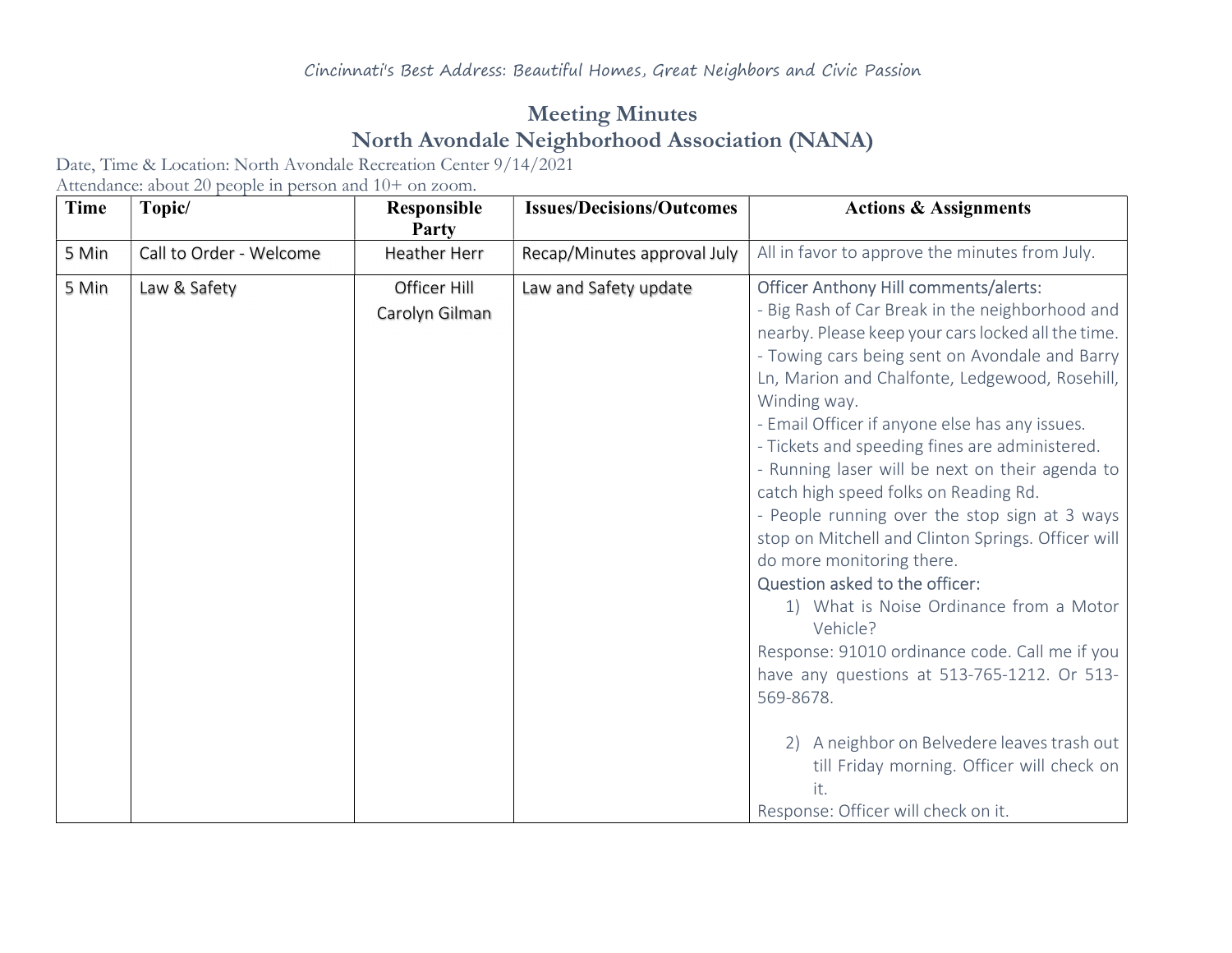|       |                                                               |                        |                                                                    | 3) Why don't the officers react to noise as<br>the vehicles pass by in front of them in<br>the neighborhood?<br>Response: $-$ They<br>other<br>have<br>may<br>responsibilities.                                                                                                                                                                                                                                                                                                                                                                                                                                                                                                                                                                                      |
|-------|---------------------------------------------------------------|------------------------|--------------------------------------------------------------------|----------------------------------------------------------------------------------------------------------------------------------------------------------------------------------------------------------------------------------------------------------------------------------------------------------------------------------------------------------------------------------------------------------------------------------------------------------------------------------------------------------------------------------------------------------------------------------------------------------------------------------------------------------------------------------------------------------------------------------------------------------------------|
| 5 Min | Welcome speaker                                               | Liz Tye                | Running for judge                                                  | Practicing law for 18 years. Running from<br>Municipal Court for misdemeanor, traffic<br>offenses and civile suites under 25K. Requesting<br>for the vote from our neighborhood.                                                                                                                                                                                                                                                                                                                                                                                                                                                                                                                                                                                     |
| 5 Min | Recap 2 properties:<br>Rose Hill - CUP<br>Rupel House- Update | Heather & Jeff<br>Herr | Rose Hill CUP denied-back<br>on market/pending<br>-Update on Rupel | The city denied the conditional use permit (CUP).<br>The house is back on the market.<br>Rupel House Updates by Jeff Herr-Not much to<br>report. Called Landbank and Port last week. We<br>met with them. Rosemary's babies were<br>provided a term sheet in May 2021. The<br>agreement has not been signed. The timeline is<br>indefinite. Once the agreement is signed, there<br>are 6 months to close.<br>If and when the agreement is signed it has to go<br>to the city to be approved. This will give the<br>neighborhood an opportunity to react. The city<br>months<br>$2 - 3$<br>to<br>review<br>has.<br>ports<br>recommendation. City Rep Joe will come to<br>NANA next month to explain the process. Our<br>letters and effort seem to have been working. |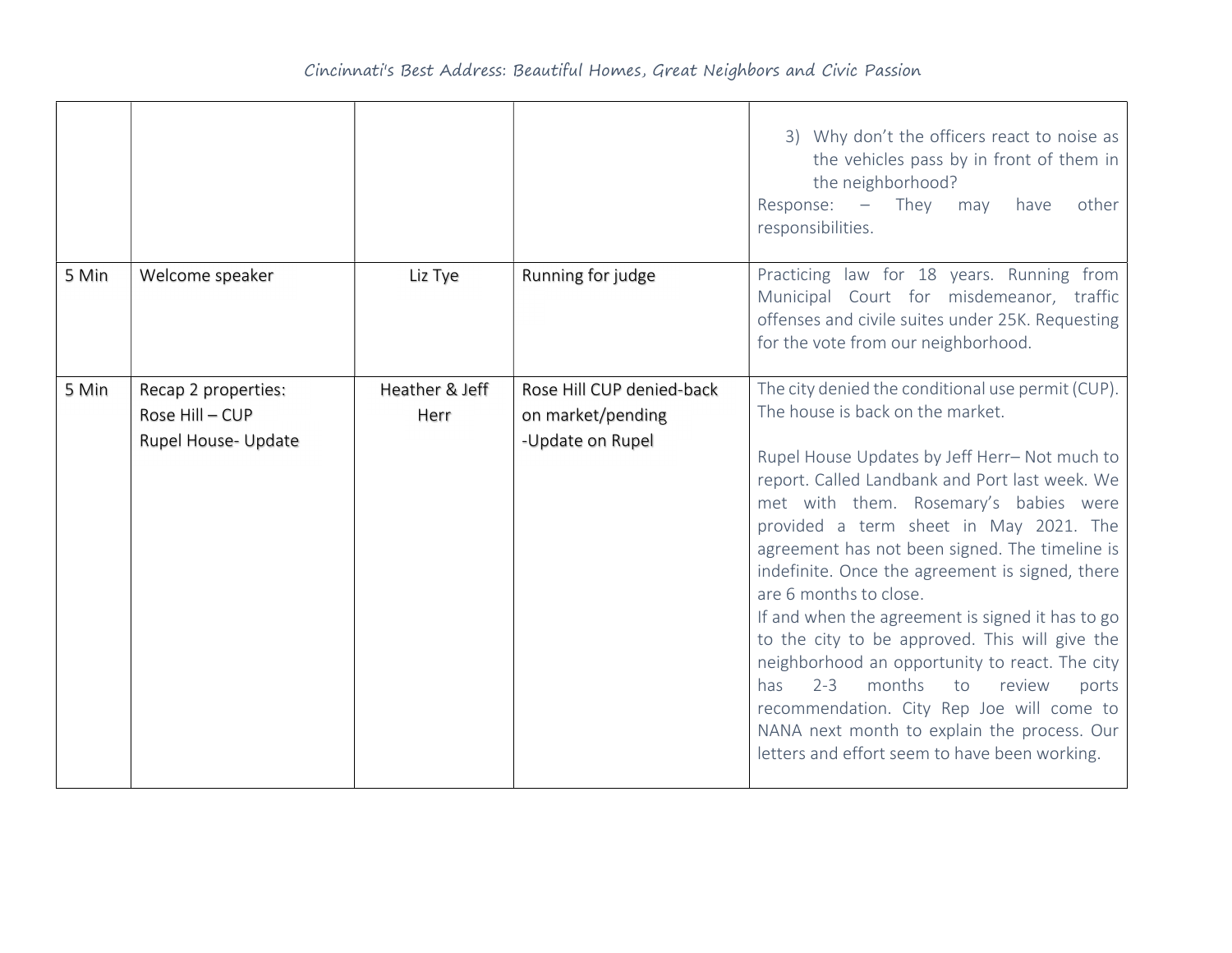|       |                                             |                     |                                                                                                                                                       | There is a visual hazard maintaining the bush on<br>Rupel House. Beth will send an email to<br>landbank.                                                                                                                                                                                                                                                                                                                                                                                                             |
|-------|---------------------------------------------|---------------------|-------------------------------------------------------------------------------------------------------------------------------------------------------|----------------------------------------------------------------------------------------------------------------------------------------------------------------------------------------------------------------------------------------------------------------------------------------------------------------------------------------------------------------------------------------------------------------------------------------------------------------------------------------------------------------------|
| 5 Min | Treasury/ Finance Update/<br>Beautification | Robin Sensor        | NANA budget for<br>beautification<br>Vote for approval -<br>Jolene/Judy -<br>\$650.00/Washington<br>Triangle                                          | We have NSP Grant \$8000.<br>Dues \$6000.<br>Beautification/Fundraiser \$2500<br>Jolene, Beautify Washington Triangle. Which is<br>not part of the Cincinnati Parks. Want to clean,<br>Mulch, plant trees. Plans for more fundraising so<br>we can be self-supporting. Motion approved for<br>\$650.<br>Other areas with weeds have been identified. It<br>is recognized that City doesn't do much. We urge<br>neighborhood residents to please go do weeding<br>if you can in the neighborhood of common<br>spaces. |
| 5 Min | Grants/Paperwork/Website                    | <b>Heather Herr</b> | -Community Activation fund-<br>\$10,000<br>available<br>for<br>community event. Due 9/30<br>-2021 NSP Final Report Due<br>10/29<br>-Website committee | We will be writing the grant for the funds.<br>Website with updated logo, more informative,<br>function, business association will be tied in,<br>more imagery, will have donation link, we will<br>post more as details come out.                                                                                                                                                                                                                                                                                   |
| 5 Min | Events/Fundraising                          | <b>Heather Herr</b> | -Block Party this Sunday<br>-Luminary this year<br>-Nana Dues /link                                                                                   |                                                                                                                                                                                                                                                                                                                                                                                                                                                                                                                      |